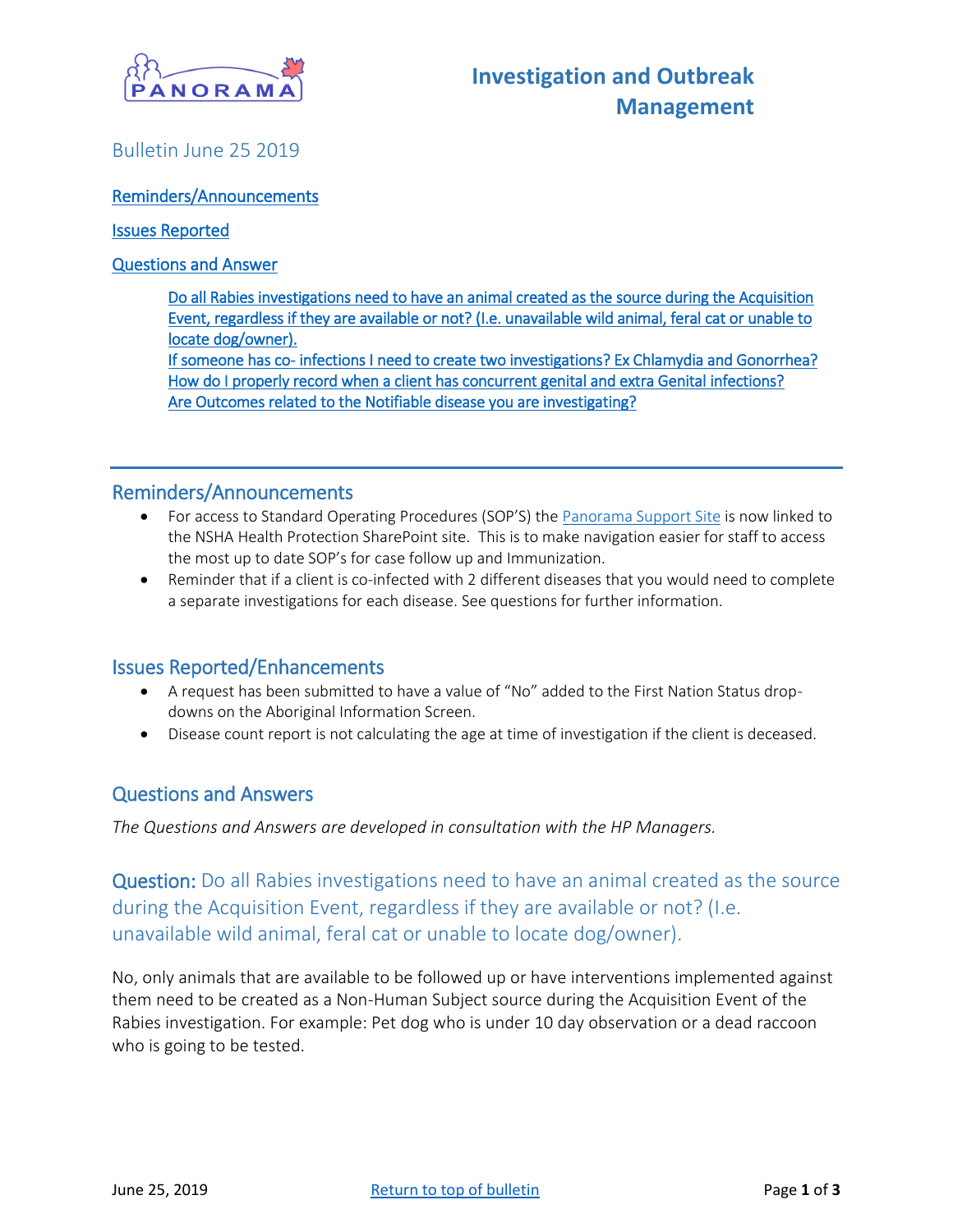

## Tips to Remember for Adding the Animal as the Non-Human Subject Source within a Rabies investigation:

When adding the Animal into an Acquisition Event as a Source it is important to note that it will initially be labeled with the same Authority and Classification as the client who is in context for the Rabies Investigation.

Once the Animal's investigation has been created, you need to follow the following steps:

- 1) Place the animal and associated investigation in context
- 2) Navigate to Disease Summary > Update
- 3) Update Authority from National to Non-Human Subject and Classification to Case: Non-Human Subject > Save

Now the animal is properly classified within Panorama.

# <span id="page-1-0"></span>Question: If someone has co- infections so I need to create two investigations? Ex Chlamydia and Gonorrhea?

Yes. You would need to create two separate investigation with the lab report entered on each investigation. Risk factors and Interventions would need to be applied against both infections you would however only need to document progress notes on one of the infections. On the investigation that does not have notes you would enter a progress note to indicate client has a co –infection and progress notes related to follow up have been recorded on another investigation. **Note do not use the Add New Disease Button** 

| .                                                                                                                      |                                |                    |     |                                                                                                                             |                                    |                        |  |  |
|------------------------------------------------------------------------------------------------------------------------|--------------------------------|--------------------|-----|-----------------------------------------------------------------------------------------------------------------------------|------------------------------------|------------------------|--|--|
|                                                                                                                        |                                |                    |     |                                                                                                                             | <b>Merged Investigation No(s):</b> |                        |  |  |
| <b>Disease Summary</b>                                                                                                 |                                |                    |     |                                                                                                                             |                                    |                        |  |  |
|                                                                                                                        |                                |                    |     |                                                                                                                             |                                    | <b>Add New Disease</b> |  |  |
|                                                                                                                        | Disease Event 1149 - Chlamydia |                    |     |                                                                                                                             |                                    | <b>☆</b> Hide          |  |  |
| Living on Reserve Most of the Time:<br>PHAC Date / Date Type:<br><b>Disease Origin:</b><br>2019 Jun 11 / Date Reported |                                |                    |     |                                                                                                                             |                                    |                        |  |  |
| <b>Disease</b>                                                                                                         | <b>Etiologic Agent</b>         | <b>Epi Markers</b> | Lab | <b>Authority / Classification   Classif. Date</b><br>Result $\sqrt{\rho}$ Primary Classification, $\Delta$ Set by Case Def) | Site(s)                            | <b>Staging</b>         |  |  |
| Chlamydia                                                                                                              | Chlamydia<br>trachomatis       |                    |     | National / Case - Confirmed<br>2019 Jun 11                                                                                  |                                    |                        |  |  |

Also a note can be added to one of the investigations so you do not have to reproduce progress notes

| <b>Note Details</b>                                                                                                                                                                |                                                                                                  | A Hide Note Detail |  |  |
|------------------------------------------------------------------------------------------------------------------------------------------------------------------------------------|--------------------------------------------------------------------------------------------------|--------------------|--|--|
| $\mathbb{N}$ $\leq$ Page 1 of 1 $\mathbb{N}$ $\mathbb{N}$                                                                                                                          |                                                                                                  |                    |  |  |
| Note is associated with Investigation ID 1117                                                                                                                                      |                                                                                                  |                    |  |  |
| Note $ID: 374$<br><b>Author: Benjamin, Kimberly</b><br>Role: NS IMMS IOM NURSE                                                                                                     | Status: Complete<br>Note Date: 2019 Jun 11 13:45 ADT<br>Created Date/Time: 2019 Jun 11 13:47 ADT |                    |  |  |
| TIVOLE TYPE: Investigation<br>Subject Line: Follow up<br>Client has co-infection. Please see client Investigation ID# 1116 for progress notes related to both notifiable diseases. |                                                                                                  |                    |  |  |
|                                                                                                                                                                                    |                                                                                                  |                    |  |  |